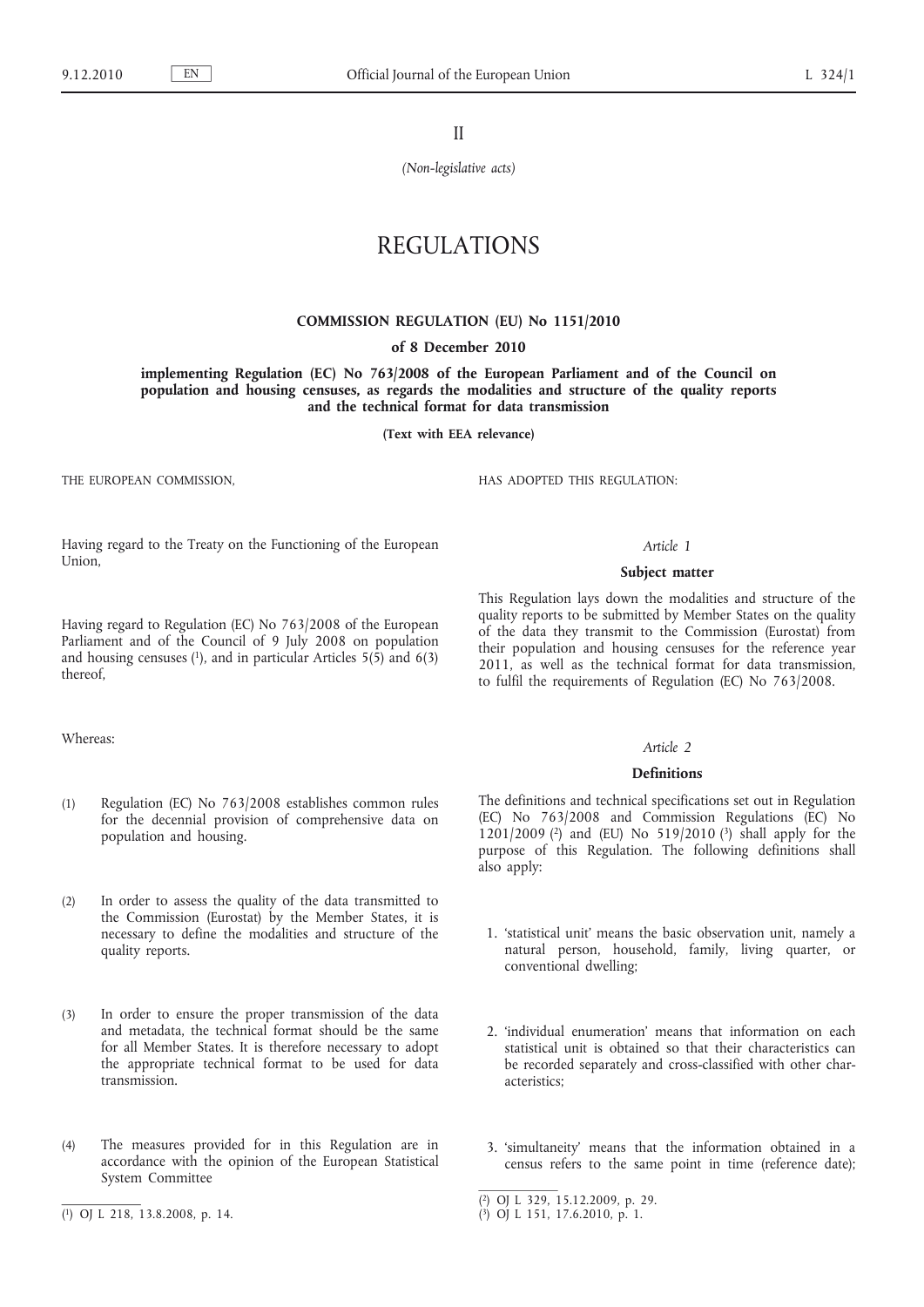- 4. 'universality within a defined territory' means that data are provided for all statistical units within a precisely defined territory. Where statistical units are persons, 'universality within a defined territory' means that data are provided which are based on information for all persons that have their usual residence in the defined territory (total population);
- 5. 'availability of small-area data' means the availability of data for small geographic areas and for small groups of statistical units;
- 6. 'defined periodicity' means the capacity to conduct censuses regularly at the beginning of every decade, including the continuity of registers;
- 7. 'target population' means the set of all statistical units in a defined geographical area at the reference date which qualify for reporting on one or more specified topics. The target population includes each valid statistical unit exactly once;
- 8. 'estimated target population' means the best available approximation of the target population. The estimated target population consists of the census population plus under-coverage minus over-coverage;
- 9. 'census population' means the set of statistical units which is factually represented by the census results on one or more specified topics for a specified target population. The data records for the census population are the data records in the data source for the specified target population, including all imputed records and excluding all deleted records. If a data source comprises, as a matter of methodological principle, data records for only a sample of the statistical units in its estimated target population, the census population comprises, in addition to the statistical units in the sample, the complementary set of statistical units;
- 10. 'complementary set of statistical units' means the set of those statistical units that belong to an estimated target population, but about which the data source contains no data records as a result of an applied sampling methodology;
- 11. 'coverage assessment' means a study of the difference between a specified target population and its census population;
- 12. 'post-enumeration survey' means a survey conducted shortly after the enumeration for coverage and content assessment purposes;
- 13. 'under-coverage' means the set of all statistical units that belong to a specified target population, but are not included in the corresponding census population;
- 14. 'over-coverage' means the set of all statistical units that are included in a census population used to report on a specified target population without belonging to that target population;
- 15. 'record imputation' means the assignment of an artificial but plausible data record to exactly one geographical area at the most detailed geographical level for which census data are produced, and the imputation of that data record into a data source;
- 16. 'record deletion' means the act of deleting or ignoring a data record that is included in a data source used to report on a specified target population, but does not report any valid information on any statistical unit within that target population;
- 17. 'item imputation' means the insertion of artificial but plausible information into a data record where the data record already exists in a data source but does not contain this information;
- 18. 'data source' means the set of data records for statistical units and/or events related to statistical units which forms a basis for the production of census data about one or more specified topics for a specified target population;
- 19. 'register-based data' means data that are in or originate from a register;
- 20. 'questionnaire-based data' means data that are originally obtained from respondents by the means of a questionnaire in the context of a collection of statistical data which refer to a specified point in time;
- 21. 'register' means a repository which stores information about statistical units and is directly updated in the course of events affecting the statistical units.
- 22. 'record linkage' means the process of merging information from different data sources by comparing the records for the individual statistical units and merging the information for each statistical unit where the unit to which the records refer is the same;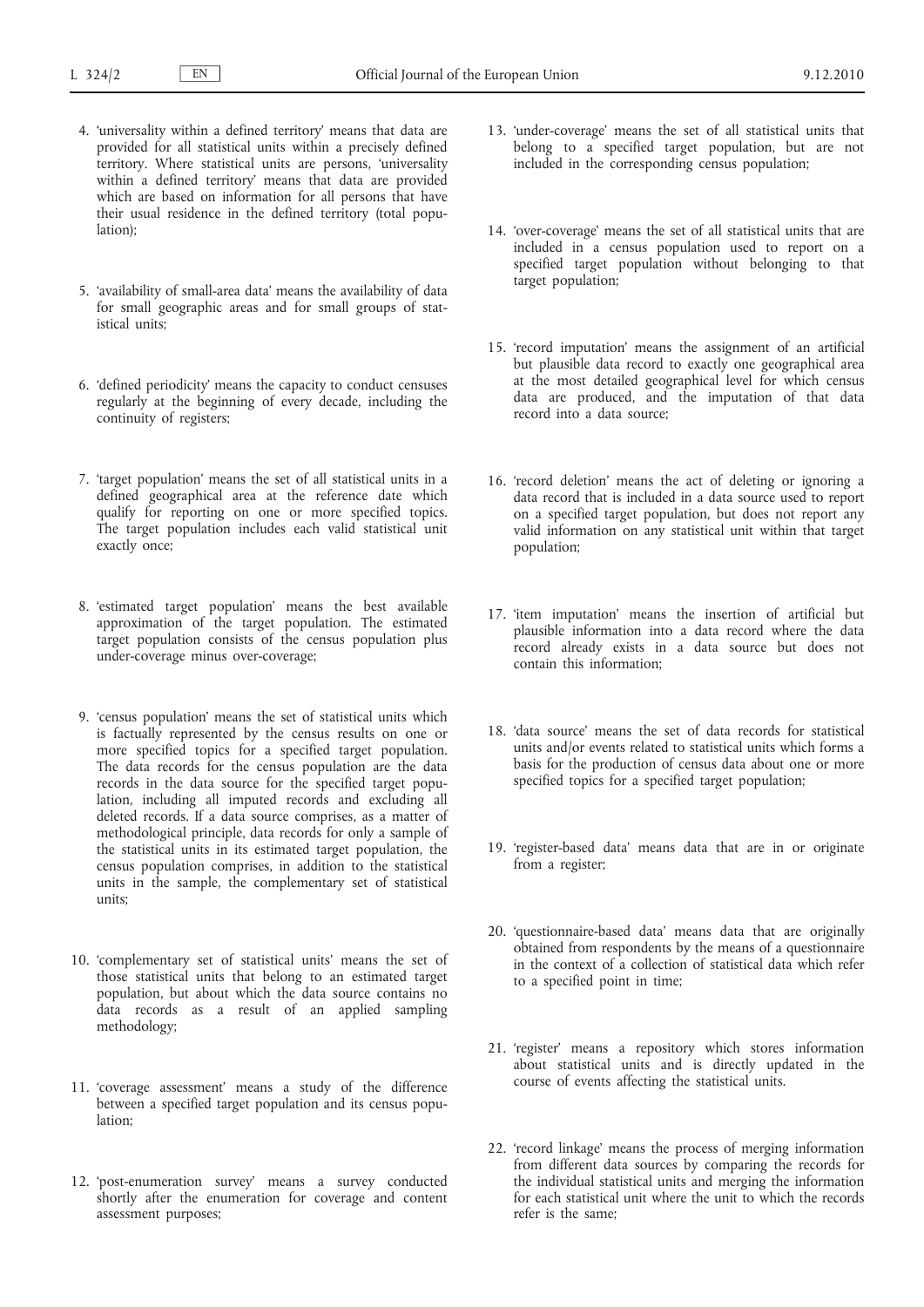- 23. 'matching of registers' means a record linkage where all matched data sources are contained in registers;
- 24. 'data extraction' means the process of retrieving census information from information contained in a register and relating to individual statistical units;
- 25. 'coding' means the process of converting information into codes representing classes within a classification scheme;
- 26. 'identifying variable' means a variable in the data records in a data source or any list of statistical units which is used
	- to evaluate whether the data source (or list of statistical units) includes no more than one data record for each statistical unit, and/or
	- for a record linkage.
- 27. 'capturing' means the process by which collected data are put into a machine-readable form;
- 28. 'record editing' means the process of checking and modifying data records to make them plausible while at the same time preserving major parts of these records;
- 29. 'generation of a household' means the identification of a private household according to the household-dwelling concept as defined in the Annex to Regulation (EC) No 1201/2009 under the topic 'Household status';
- 30. 'generation of a family' means the identification of a family based on information on whether the persons live in the same household, but with no or incomplete information on family relationships between persons. The term 'family' is specified as 'family nucleus' in the Annex to Regulation (EC) No 1201/2009 under the topic 'Family status';
- 31. 'unit no-information' means the failure to collect any data from a statistical unit that is in the census population;
- 32. 'item no-information' means the failure to collect data on one or more specified topics for a statistical unit that is in the census population, while data on at least one other topic can be collected for that statistical unit;
- 33. 'statistical disclosure control' means the methods and processes applied in order to minimise the risk of disclosing information on individual statistical units while releasing as much statistical information as possible;
- 34. 'estimation' means the calculation of statistics or estimates using a mathematical formula and/or algorithm applied to the available data;
- 35. 'coefficient of variation' means the standard error (square root of the variance of an estimator) divided by the expected value of the estimator;
- 36. 'model assumption error' means an error due to assumptions underlying the estimation and containing uncertainty or lack of detail;
- 37. 'data structure definition' means a set of structural metadata associated with a data set, which includes information about how concepts are associated with the measures, dimensions, and attributes of a hypercube, along with information about the representation of data and related descriptive metadata.

#### *Article 3*

# **Metadata and quality reporting**

1. Member States shall report to the Commission (Eurostat), by 31 March 2014, the background information specified in Annex I to this Regulation as well as the quality-related data and metadata specified in Annexes II and III to this Regulation, with reference to their population and housing censuses for the reference year 2011 and to the data and metadata transmitted to the Commission (Eurostat) as required by Regulation (EU) No 519/2010.

2. To meet the requirements of paragraph 1, Member States shall make a coverage assessment for their population and housing censuses for the reference year 2011 as well as an assessment of the imputation and deletion of data records.

3. Regulation (EC) No 223/2009 (1) and the Euro SDMX Metadata Structure as defined in Commission Recommendation  $2009/498/EC$  ( $2$ ) for the production and exchange of reference metadata (including quality) shall apply in the context of this Regulation.

<sup>(</sup> 1) OJ L 87, 31.3.2009, p. 164.

<sup>(</sup> 2) OJ L 168, 30.6.2009, p. 50.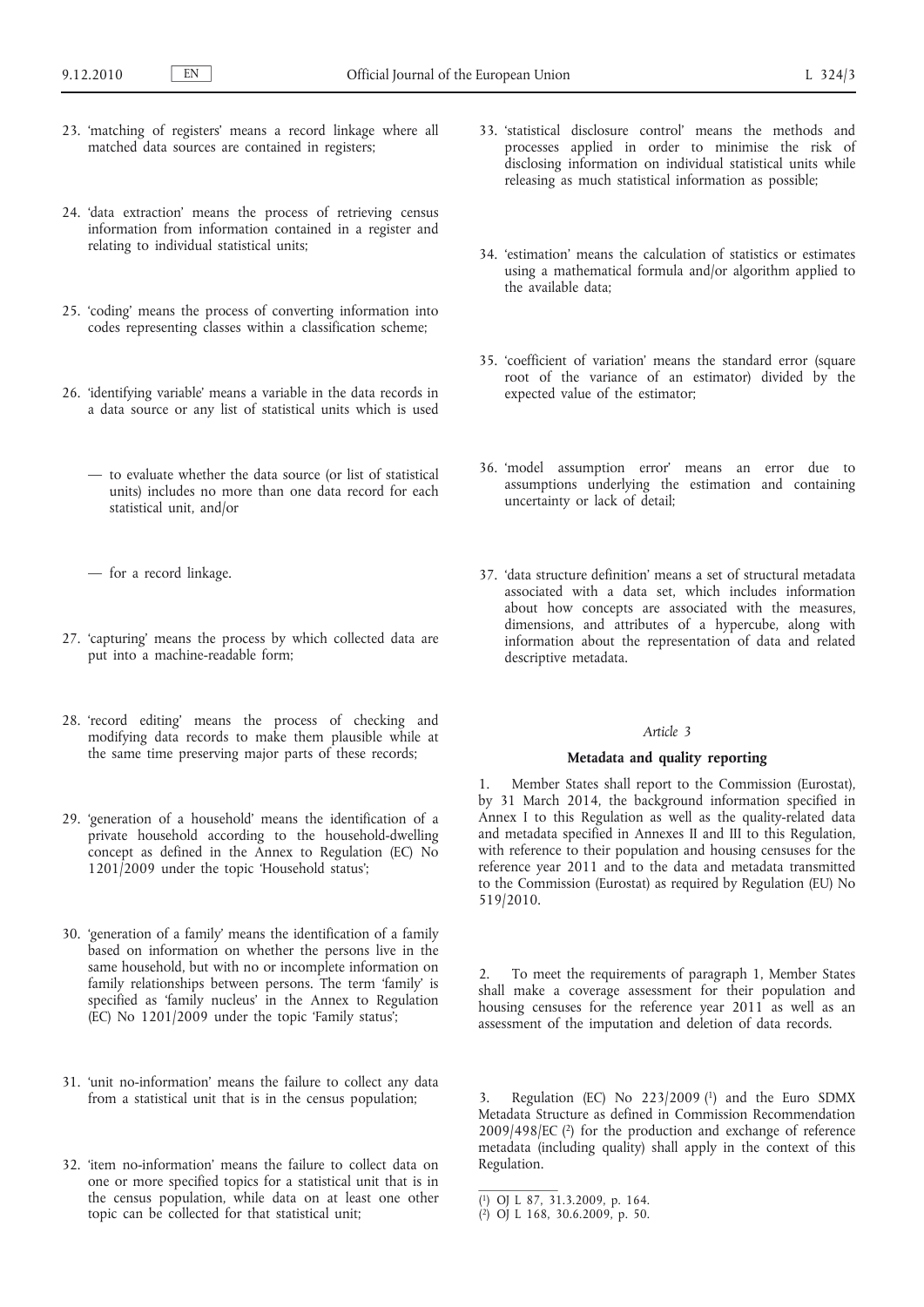# *Article 4*

# **Data sources**

Any data source shall be able to contribute information needed to fulfil the requirements of Regulation (EC) No 763/2008, in particular to

- meet the essential features as listed in Article 2(i) of Regulation (EC) No  $763/2008$  and defined in Article 2 (2) to (6),
- represent the target population,
- respect the relevant technical specifications laid down in Regulation (EC) No 1201/2009, and
- contribute to the provision of data for the programme of statistical data set out in Regulation (EU) No 519/2010.

## *Article 5*

## **Access to relevant information**

At the request of the Commission (Eurostat), Member States shall provide the Commission (Eurostat) with access to any information relevant to the assessment of the quality of the transmitted data and metadata as required by Regulation (EU) No 519/2010, excluding the transmission to and storage at the Commission of any microdata and confidential data.

# *Article 6*

#### **Technical format for data transmission**

The technical format to be used for the transmission of data and metadata for the reference year 2011 shall be the Statistical Data and Metadata eXchange (SDMX) format. Member States shall transmit the required data conforming to the data structure definitions and related technical specifications provided by the Commission (Eurostat). Member States shall store until 1 January 2025 the required data and metadata for any later transmission requested by the Commission (Eurostat).

#### *Article 7*

#### **Entry into force**

This Regulation shall enter into force on the twentieth day following its publication in the *Official Journal of the European Union*.

This Regulation shall be binding in its entirety and directly applicable in all Member States.

Done at Brussels, 8 December 2010.

# *For the Commission The President* José Manuel BARROSO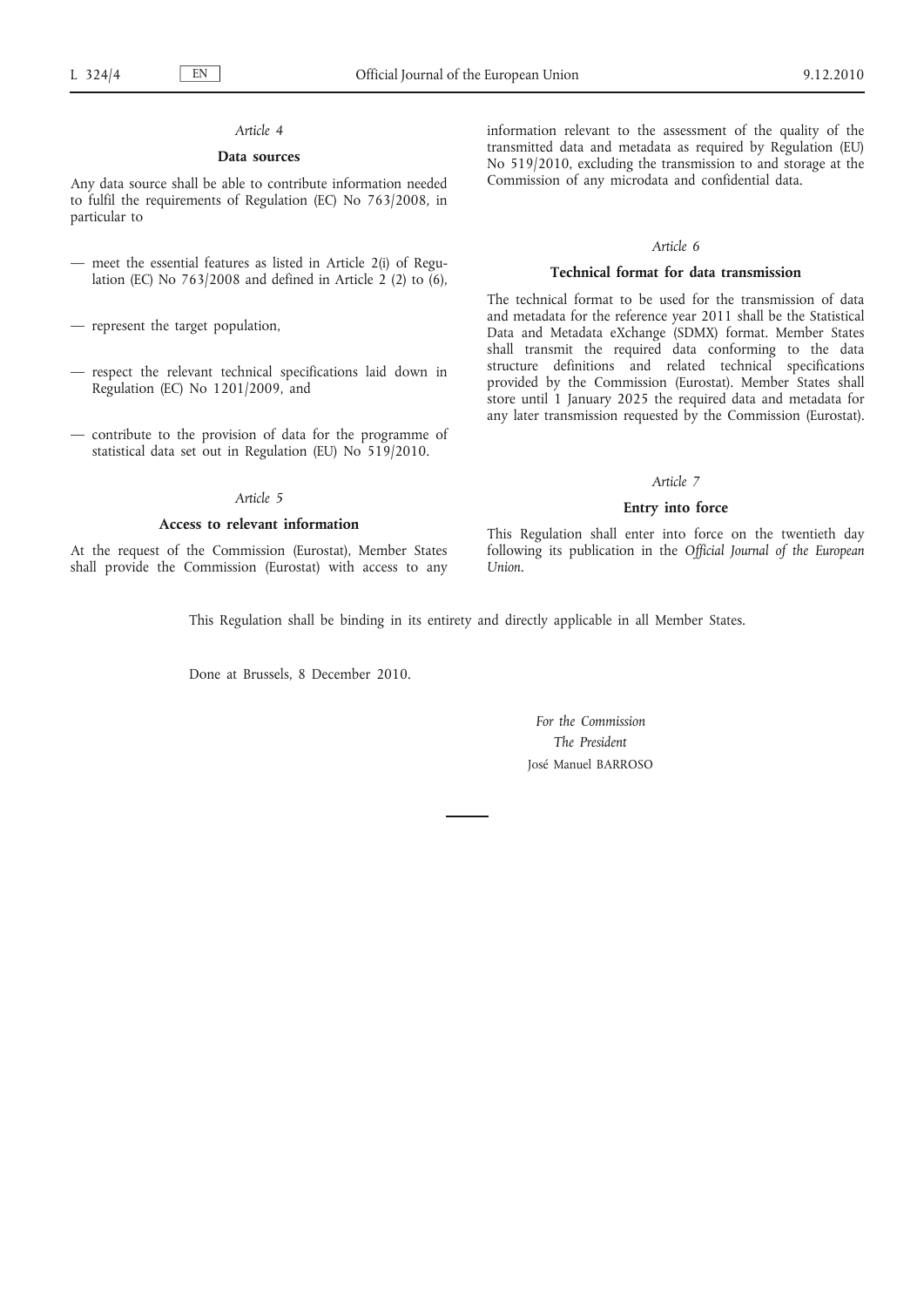# *ANNEX I*

#### **Background information**

The structure of the background information to the population and housing censuses conducted in the Member States for the reference year 2011 comprises the following sections:

- 1. OVERVIEW
- 1.1. **Legal background**
- 1.2. **Bodies responsible**
- 1.3. **References to other relevant documentation (e.g. national quality reports) (optional)**
- 2. DATA SOURCES (1)
- 2.1. **Classification of the data sources according to Article 4(1) of Regulation (EC) No 763/2008**
- 2.2. **List of the data sources used for the 2011 census** (2)
- 2.3. **Matrix 'Data sources x Topics'**
- 2.4. **Extent to which the data sources meet the essential features (Article 4(4) of Regulation (EC) No 763/2008)**
- 2.4.1. *Individual enumeration*
- 2.4.2. *Simultaneity*
- 2.4.3. *Universality within the defined territory*
- 2.4.4. *Availability of small-area data*
- 2.4.5. *Defined periodicity*
- 3. CENSUS LIFECYCLE
- 3.1. **Reference date according to Article 5(1) of Regulation (EC) No 763/2008**
- 3.2. **Preparation and execution of data collection**
- 3.2.1. *Questionnaire-based data*
- 3.2.1.1. Design and testing of questionnaires (including copies of all final questionnaires)
- 3.2.1.2. Preparation of any address lists, preparation of the field work, mapping, publicity
- 3.2.1.3. Data collection (including field work)
- 3.2.2. *Register-based data*
- 3.2.2.1. Creation of new registers from the year 2001 onwards (where applicable)
- 3.2.2.2. Re-design of existing registers from the year 2001 onwards (including changes in the contents of registers, adaptation of the census population, adaptation of definitions and/or technical specifications) (where applicable)
- 3.2.2.3. Maintenance of the registers (for each register used for the 2011 census), including
	- content of the register (registered statistical units and information on the statistical units, any record editing and/or item imputation in the register)
	- administrative responsibilities
	- legal obligation to register information, incentives for providing truthful information or possible reasons for providing false information

<sup>(</sup> 1) The reporting for section 2 must be comprehensive and free of overlaps in the sense that it is possible to allocate each topic to exactly one data source.

<sup>(</sup> 2) For data sources that result from a record linkage, the list comprises information on the new data source and on all original data sources from which the new data source has been derived.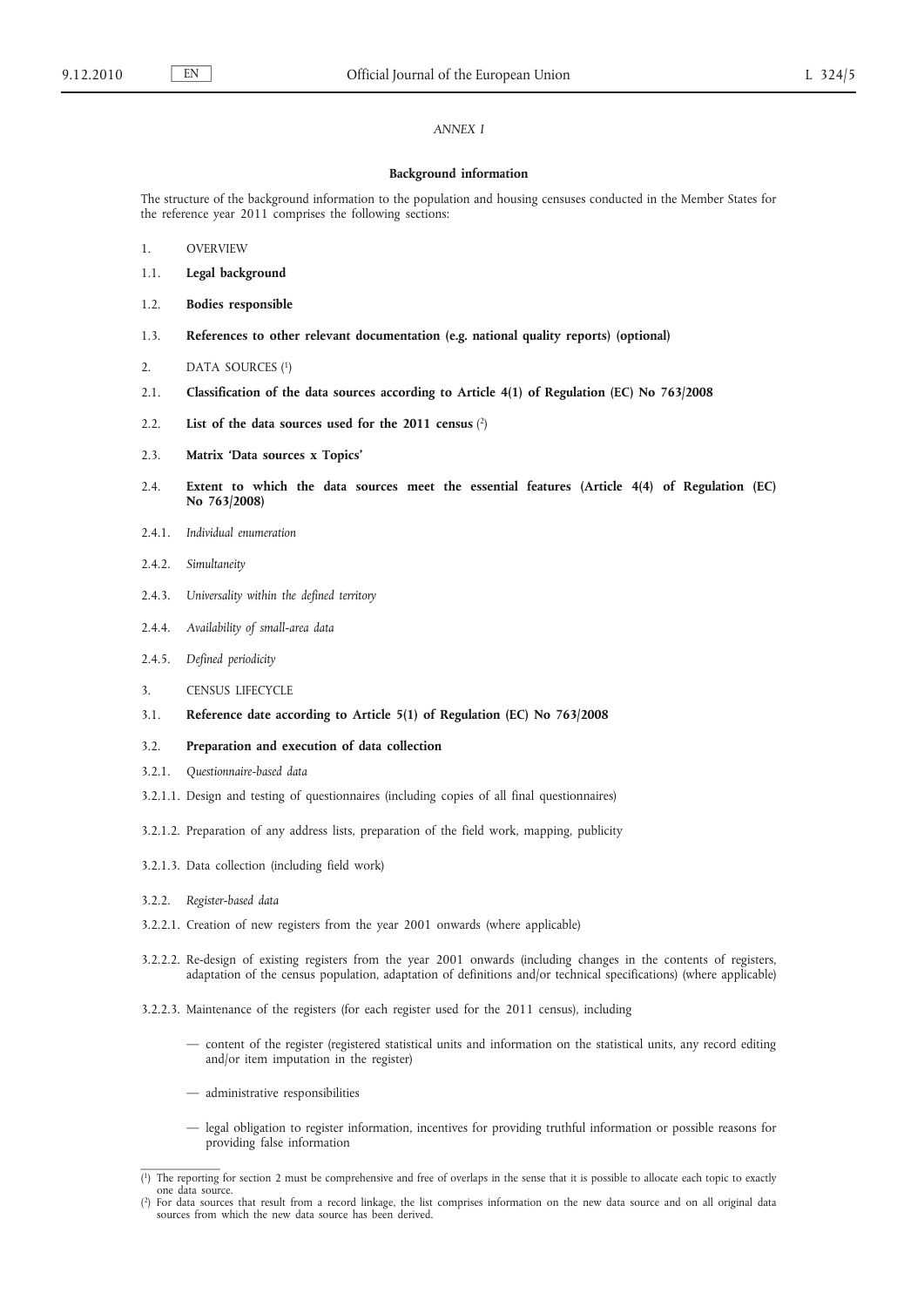- delays in reporting, in particular legal/official delays, data registration delays, late reporting
- evaluation of and clearance for non-registration, non-deregistration, multiple registration
- any major register revision that affects the 2011 census data, periodicity of register revisions
- stability (comparability of information on the registered population over time) (optional)
- usage, including 'statistical usage of the register other than for the census' and 'usage of the register other than for statistical purposes (e.g. administrative purposes)'
- 3.2.2.4. Matching of registers (including identifying variable(s) used for record linkage)
- 3.2.2.5. Data extraction

#### 3.3. **Processing and evaluation**

- 3.3.1. *Data processing (including capturing, coding, identifying variable(s), record editing, record imputation, record deletion, estimation, record linkage including identifying variable(s) used for the record linkage, generation of households and families)*
- 3.3.2. *Quality and coverage assessment, post-enumeration survey(s) (where applicable), final data validation*
- 3.4. **Dissemination (dissemination channels, assurance of statistical confidentiality including statistical disclosure control)**
- 3.5. **Measures to ensure cost effectiveness**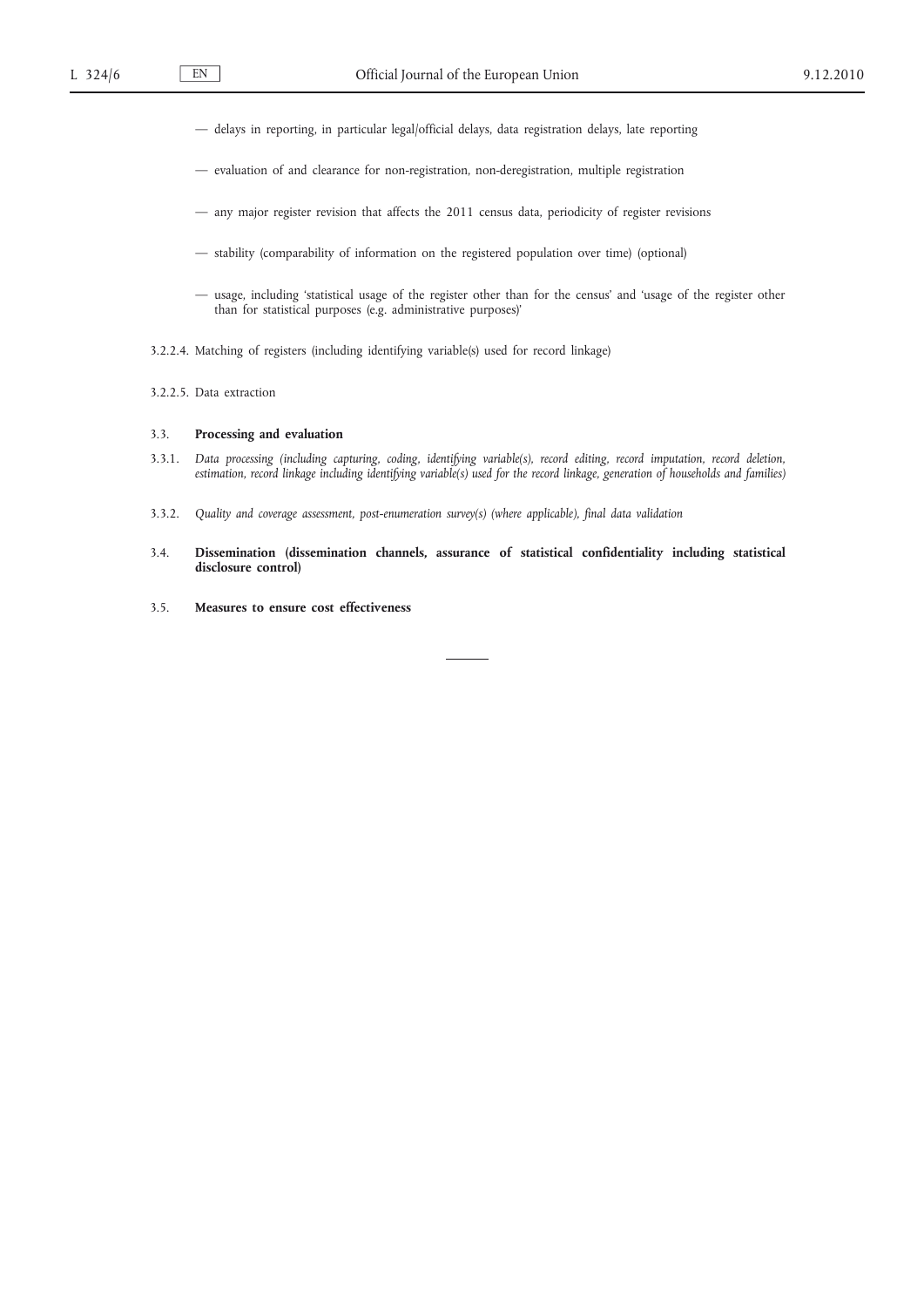# *ANNEX II*

#### **Quality-related data and metadata**

The quality-related data and metadata about the data sources and topics comprise the items listed below.

#### 1. RELEVANCE

# 1.1. **Adequacy of data sources**

Member States have to report on the adequacy of the data sources, in particular on the impact of any major deviation from the essential features of population and housing censuses and/or from the required definitions and concepts where this seriously impairs the adequate usage of the transmitted data.

#### 1.2. **Completeness**

The following data have to be provided for

- all geographical areas at the following levels: national level, NUTS 1, NUTS 2,
- all hypercubes  $(1)$  and all primary marginal distributions  $(1)$ :
	- (1) number of all special cell values 'not available'
	- (2) number of special cell values 'not available' flagged as 'unreliable'
	- (3) number of special cell values 'not available' flagged as 'confidential'
	- (4) number of numerical cell values flagged as 'unreliable'

# 2. ACCURACY

The following information:

- has to be provided for each data source (section 2.1.) and each topic (section 2.2.), referring to person counts (2) and
- may be provided for data sources (section 2.1.) and topics (section 2.2.), referring to counts of statistical units other than persons (optional)

#### 2.1. **Data sources** (3)

The data as required under point 2.1.1. have to be provided for all geographical areas at the following levels: national level, NUTS 1, NUTS 2. The explanatory metadata as required under point 2.1.2. have to be provided for the national level.

# 2.1.1. *Data*

- (1) Census population: absolute value and percentage of the estimated target population;
- (2) Estimated target population (4): absolute value;
- (3) Under-coverage (estimated): absolute value and percentage of the census population;
- (4) Over-coverage (estimated): absolute value and percentage of the census population;
- (5) Number of all record imputations  $(5)$ : absolute value and percentage of the census population;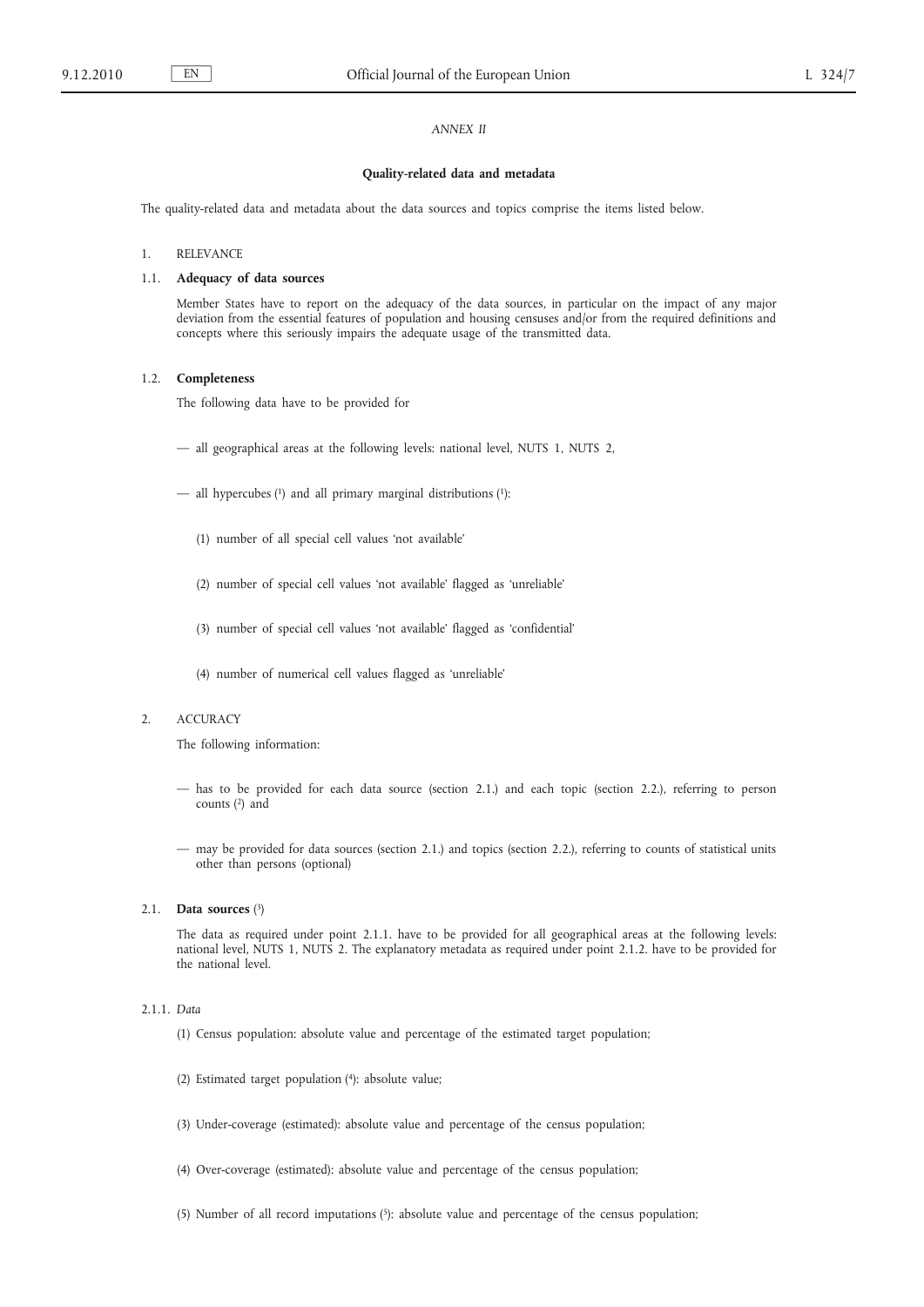- (6) Number of all record deletions  $(6)$ : absolute value and percentage of the census population;
- (7) Additionally, for samples: complementary set of statistical units (7): absolute value;
- (8) Number of non-imputed records in the data source for statistical units belonging to the target population: absolute value (8), percentage of the census population (8), percentage of the estimated target population (9), and percentage of all non-imputed records in the data source (before any record deletion)  $(10)$ ;
- (9) additionally, for questionnaire-based data in the data source: (11) unit no-information (before record imputation): absolute value and percentage of the census population.

#### 2.1.2. *Explanatory metadata*

The explanatory metadata contain descriptions of

- the operation to assess under-coverage and over-coverage, including information on the quality of the estimates for under- and over-coverage,
- any method used to impute or delete records for statistical units,
- any method applied to weigh data records for statistical units,
- additionally for questionnaire-based data in the data source: (11) any measures to identify and limit unit noinformation or other measures to correct errors during the collection of data.

#### 2.2. **Topics**

The data required under point 2.2.1. have to be provided for all geographical areas at the following levels: national level, NUTS 1, NUTS 2. The explanatory metadata required under point 2.2.2. has to be provided for the national level.

# 2.2.1. *Data*

- (1) Census population  $(1^2)$ : absolute value;
- (2) Number of data records (13) that contain information on the topic: non-weighted (14) absolute value, nonweighted (<sup>14</sup>) percentage of the census population;
- (3) Number of imputed data records  $(^{13})$ ,  $(^{15})$  that contain information on the topic: non-weighted  $(^{14})$  absolute value, non-weighted (<sup>14</sup>) percentage of the census population;
- (4) Item imputation  $(13)$   $(15)$  for the topic: non-weighted  $(14)$  absolute value, non-weighted  $(14)$  percentage of the census population;
- (5) Item no-information  $(13)$  (before item-imputation) for the topic: non-weighted  $(14)$  absolute value, nonweighted (14) percentage of the census population;
- (6) Number of non-imputed observations on the topic:  $(^{13})$ ,  $(^{16})$  non-weighted  $(^{14})$  absolute value, non-weighted  $(^{14})$ percentage of the census population;
- (7) Transmitted data (17) for the hypercube set out in the table in Annex III for the topic in question (18): absolute value, percentage of the census population;
- (8) Number of non-imputed data records (13) that contain non-imputed information on the topic broken down according to the hypercube set out in the table in Annex III for the topic in question (18): non-weighted (14) absolute value, non-weighted  $(14)$  percentage of the census population;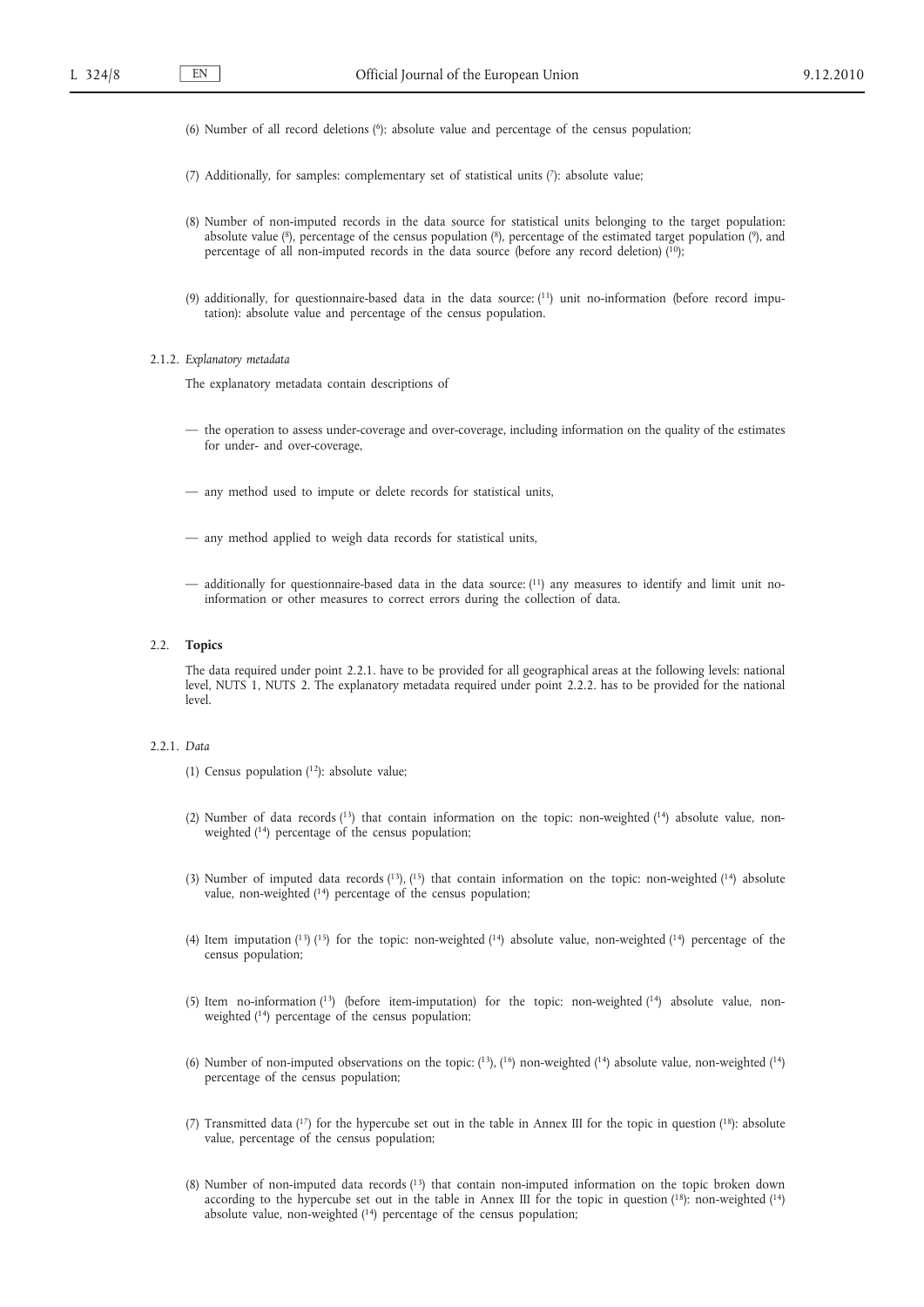(9) Additionally, for topics about which information has been collected by means of a sample: coefficient of variation  $(19)$  for the cells in the hypercube set out in Annex III for the topic in question  $(18)$ .

#### 2.2.2. *Explanatory metadata*

The explanatory metadata contain descriptions of the method used to treat item non-response for the topic in question.

For topics about which information has been collected by means of a sample, the metadata also contain descriptions of

- the sampling design,
- possible biases in the estimation due to model assumption errors,
- formulae and algorithms used to calculate the standard error.

#### 3. TIMELINESS AND PUNCTUALITY

The following information has to be provided for the national level:

- (1) Calendar date(s) of the transmission of data to the Commission (Eurostat), broken down by hypercubes (1);
- (2) Calendar date(s) of major revision(s) of the transmitted data, broken down by hypercubes (1);
- (3) Calendar date(s) of transmission of the metadata  $(20)$ .

In the case of major revisions on 1 April 2014 or after, Member States have to report the respective calendar date(s) separately to the Commission (Eurostat) within one week after each major revision.

#### 4. ACCESSIBILITY AND CLARITY (OPTIONAL)

Member States may report on the conditions for access to the data and metadata they make available from their 2011 censuses of population and housing, including on those relating to media, support, documentation, pricing policies, and/or any restrictions.

#### 5. COMPARABILITY

For each topic, Member States have to report on any definition or practice in the Member State which could impair the EU-wide comparability of the data.

6. COHERENCE

For each topic referring to person counts (2), Member States have to provide the average absolute deviation (21) for the cell values in the hypercubes set out in Annex III  $(^{18})$ .

<sup>(</sup> 1) As listed in Annex I to Regulation (EU) No 519/2010.

<sup>(</sup> 2) Topics, or data sources for topics, for which the total shown in the table in Annex III is the total population.

<sup>(</sup> 3) The reporting on the data sources must be comprehensive and free of overlaps in the sense that it is possible to allocate each topic to exactly one data source about which information is provided in this section. If a record linkage has led to the creation of a new data source, Member States have to evaluate the new data source rather than the original data sources from which the new data source has been derived.

<sup>(4)</sup>  $((1) + (3) - (4))$ , referring to the data in point 2.1.1. of this Annex, given in absolute values.

<sup>(</sup> 5) Any record imputation increases the size of the census population. In a data source resulting from a record linkage, only the records that have been imputed into any of the original data sources, thereby increasing the size of the census population, have to be counted as imputed records in the new data source.

If a data record is weighted in the process of generating the required statistical output for the target population with a weight w<sub>orig</sub> bigger than 1, it has to be counted as an imputed record with the weight  $w_{imputed} = w_{orig} - 1$ . The reference hypercube for the weights W<sub>orig</sub> is the one listed below the table in Annex III for the statistical units on which the data source reports.

<sup>(</sup> 6) Any record deletion decreases the size of the census population. In a data source resulting from a record linkage, only the records that have been deleted in any of the original data sources, thereby decreasing the size of the census population, have to be counted as deleted records in the new data source.

If a data record is weighted in the process of generating the required statistical output for the target population with a weight w<sub>orig</sub> smaller than 1, it has to be counted as a deleted record with  $w_{\text{deleted}} = 1 - w_{\text{orig}}$ . The reference hypercube for the weights  $w_{\text{orig}}$  is the one listed below the table in Annex III for the statistical units on which the d

<sup>(</sup> 7) If a data source comprises, as a matter of methodological principle, data records for only a sample of the statistical units in its estimated target population, the size of the complementary set of statistical units is calculated according to the sampling design.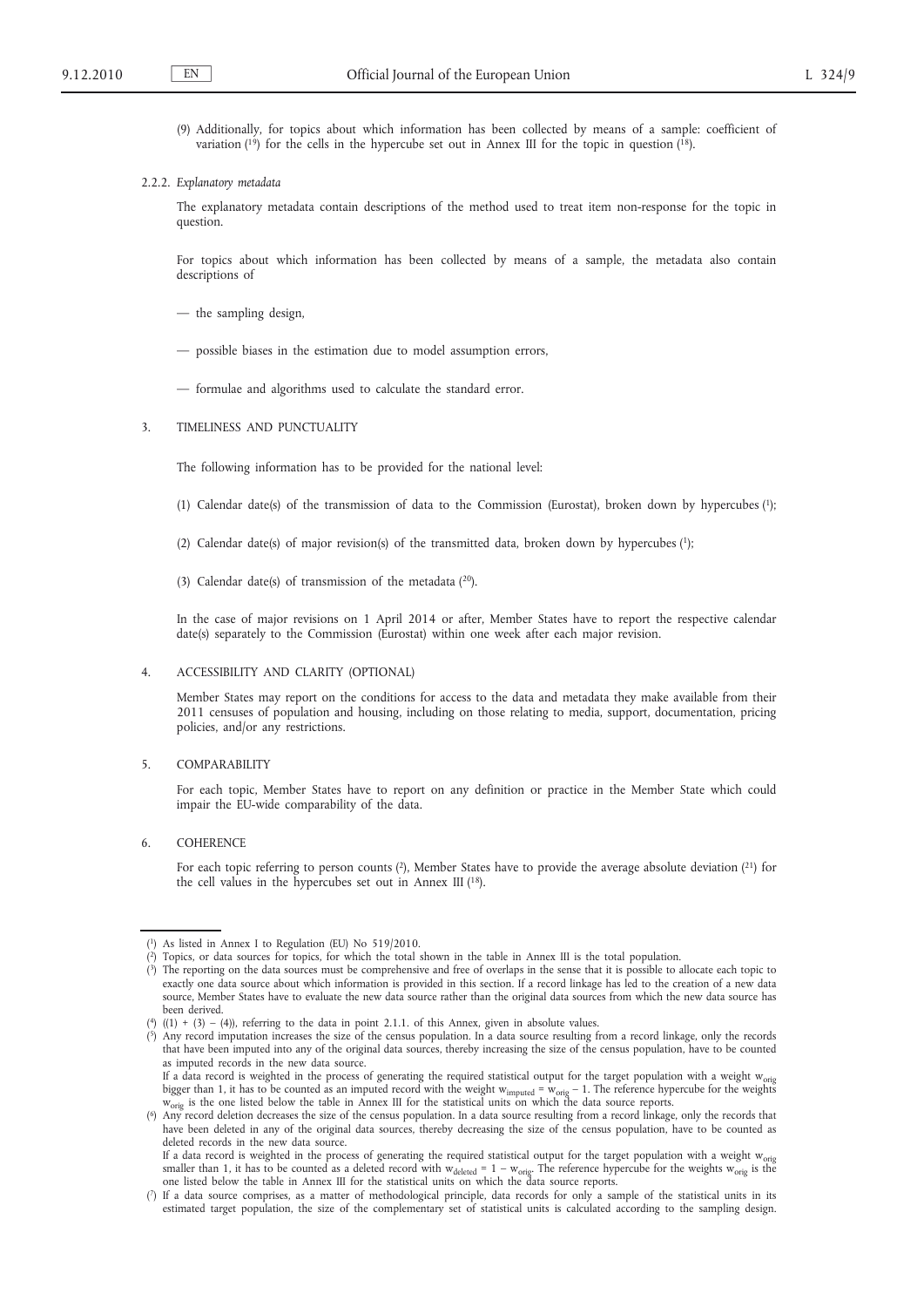(8) ((1) – (4) – (5) – (7)), referring to the data in point 2.1.1. of this Annex, given in absolute values, respectively 100  $*(1)$  – (4) – (5) –  $(7)$ )  $(1)$ .

(?) 100 \* ((1) – (4) – (5) – (7)) / ((1) + (3) – (4)), referring to the data in point 2.1.1. of this Annex.

- $(1^0)$  100 \*  $((1) (4) (5) (7))$   $/(1) (5) + (6) (7)$ , referring to the data in point 2.1.1. of this Annex.
- ( 11) In a data source resulting from a record linkage of more than one questionnaire-based data sources, the information has to be provided for each original questionnaire-based data source.
- ( 12) As identified under point 2.1.1. (1) of this Annex for the data source from which census information on the topic is derived for the target population.
- ( 13) For the census population in the data source from which census information on the topic is derived.
- $(14)$  If the data records are weighted in the process of generating the required statistical output for the topic in question, 'weighted' means that these weights are be applied to the data records for the count, 'non-weighted' means that these weights are not be applied to the data records for the count. The reference hypercubes for the weights are those listed for the topics in the table in Annex III.
- $(15)$  An item imputation has no effect on the size of the census population. For a topic belonging to a data source resulting from a record linkage, any record that contains information on that topic as a result of a record imputation into any of the original data sources is counted as a record imputation if the imputation increases the size of the census population, and as an item imputation for that topic if the imputation does not increase the size of the census population.
- $(16)$   $((2) (3) (4))$ , referring to the data in section 2.2.1. of this Annex.
- ( 17) The data transmitted on the basis of Regulation (EU) No 519/2010 in the hypercube listed for the respective topic in the table in Annex III.
- ( 18) The geographical area for which the information has to be provided is indicated in the table in Annex III.
- ( 19) Where a numerical cell value is smaller than 26, the coefficient of variation can be replaced by the special value 'not available'. ( 20) As listed in Annex II to Regulation (EU) No 519/2010.
- $(2<sup>1</sup>)$  The arithmetic average of the absolute (positive) value of the difference between the numerical cell value and its arithmetic average, with the arithmetic averages being calculated for all hypercubes (as listed in Annex I to Regulation (EU) No 519/2010) in which the respective hypercube as set out in Annex III is contained.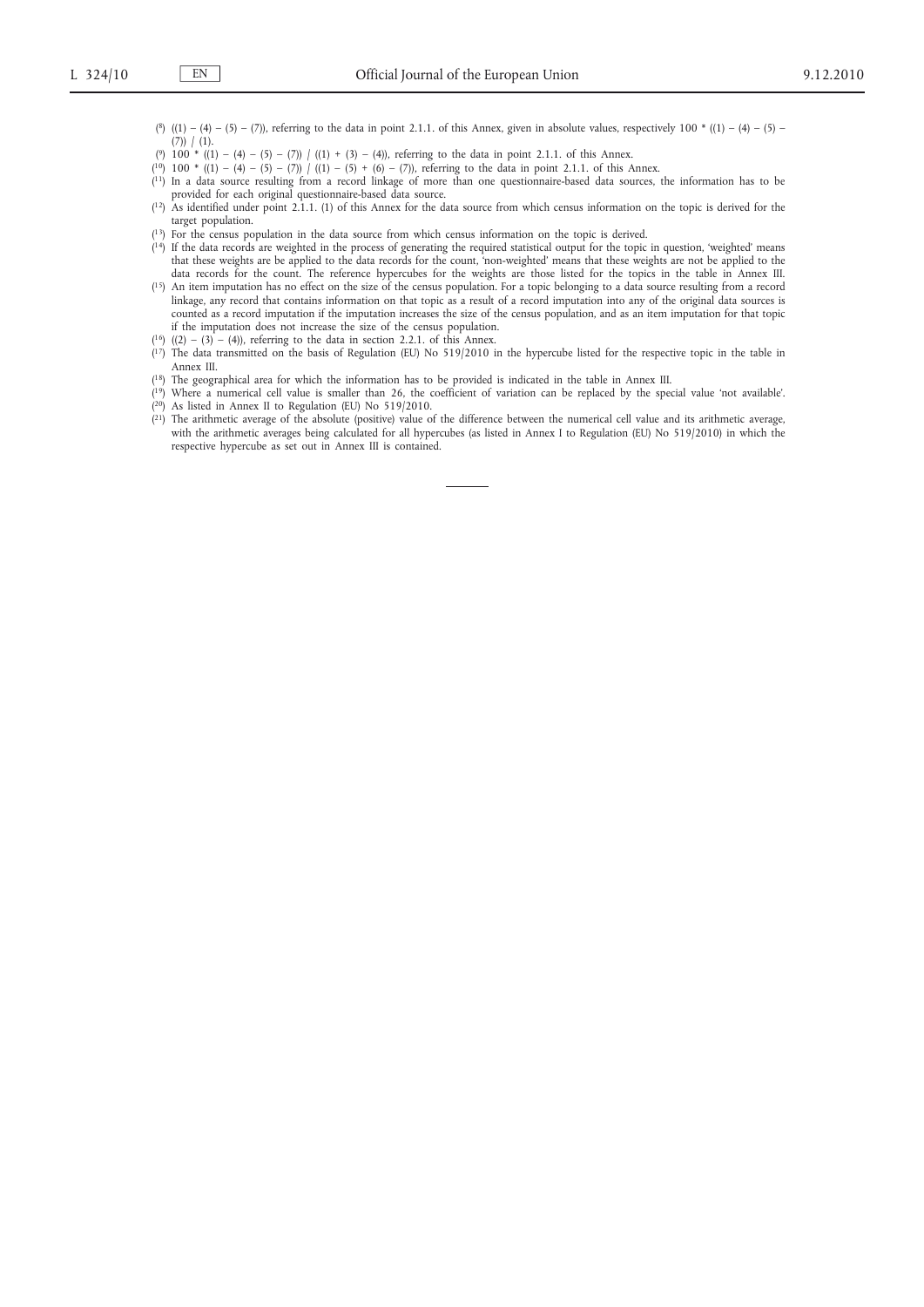# *ANNEX III*

# **Cross-tabulations for the quality assessment**

For the hypercubes set out below, the following data have to be provided:

— all topics as required by Annex II, points 2.2.1. (7) and (8),

— the topics about which information has been collected by means of a sample, as required by Annex II, point 2.2.1. (9), and

— the coherence between the hypercubes (1) as required by Annex II, point 6.

| Topic(s)                                                              | No. of reference<br>hypercube $(*)$ , $(**)$ | Cross-tabulations for the quality assessment |                                                        |
|-----------------------------------------------------------------------|----------------------------------------------|----------------------------------------------|--------------------------------------------------------|
|                                                                       |                                              | Total                                        | Breakdowns (***)                                       |
| Sex, Age                                                              | 42                                           | Total population                             | GEO.L. SEX. AGE.H.                                     |
| Current activity status                                               | 18                                           | Total population                             | GEO.L. SEX. AGE.M. CAS.L.                              |
| Location of place of work                                             | 22                                           | Total population                             | LPW.L. SEX. AGE.M.                                     |
| Locality                                                              | $\overline{4}$                               | Total population                             | GEO.L. SEX. AGE.M. LOC.                                |
| Legal marital status                                                  | 18                                           | Total population                             | GEO.L. SEX. AGE.M. LMS.                                |
| Occupation                                                            | 13                                           | Total population                             | GEO.L. SEX. AGE.M. OCC.                                |
| Industry                                                              | 14                                           | Total population                             | GEO.L. SEX. AGE.M. IND.H.                              |
| Status in employment                                                  | 12                                           | Total population                             | GEO.L. SEX. AGE.M. SIE.                                |
| Educational attainment                                                | 14                                           | Total population                             | GEO.L. SEX. AGE.M. EDU.                                |
| Country / place of birth                                              | 45<br>26                                     | Total population                             | GEO.L. SEX. AGE.M. POB.M.<br>GEO.N. SEX. AGE.M. POB.H. |
| Country of citizenship                                                | 45<br>27                                     | Total population                             | GEO.L. SEX. AGE.M. COC.M.<br>GEO.N. SEX. AGE.M. COC.H. |
| Year of arrival in the country                                        | 25                                           | Total population                             | GEO.L. SEX. AGE.M. YAE.L.                              |
| Place of usual residence one year<br>prior to the census              | 17                                           | Total population                             | GEO.L. SEX. AGE.M. ROY.                                |
| Household status                                                      | $\mathbf{1}$                                 | Total population                             | GEO.L. SEX. AGE.M. HST.H.                              |
| Family status                                                         | 6                                            | Total population                             | GEO.L. SEX. AGE.M. FST.H.                              |
| Type of family nucleus, Size of<br>family nucleus<br>(optional)       | 52                                           | Number of all families                       | GEO.L. TFN.H. SFN.H.                                   |
| Type of private household, Size of<br>private household<br>(optional) | 5                                            | Number of all<br>private<br>households       | GEO.L. TPH.H. SPH.H.                                   |
| Tenure status of household<br>(optional)                              | 5                                            | Number of all<br>private<br>households       | GEO.L. TSH. SPH.H.                                     |
| Housing arrangement                                                   | 38                                           | Total population                             | GEO.L. SEX. AGE.M. HAR.L.                              |
| Type of living quarters<br>(optional)                                 | 59                                           | Number<br>of<br>all<br>living<br>quarters    | GEO.L. TLQ.                                            |
| Occupancy status of conventional<br>dwellings<br>(optional)           | 53                                           | Number of all conven-<br>tional dwellings    | GEO.L. OCS.                                            |

( 1) As listed in Annex I to Regulation (EU) No 519/2010.